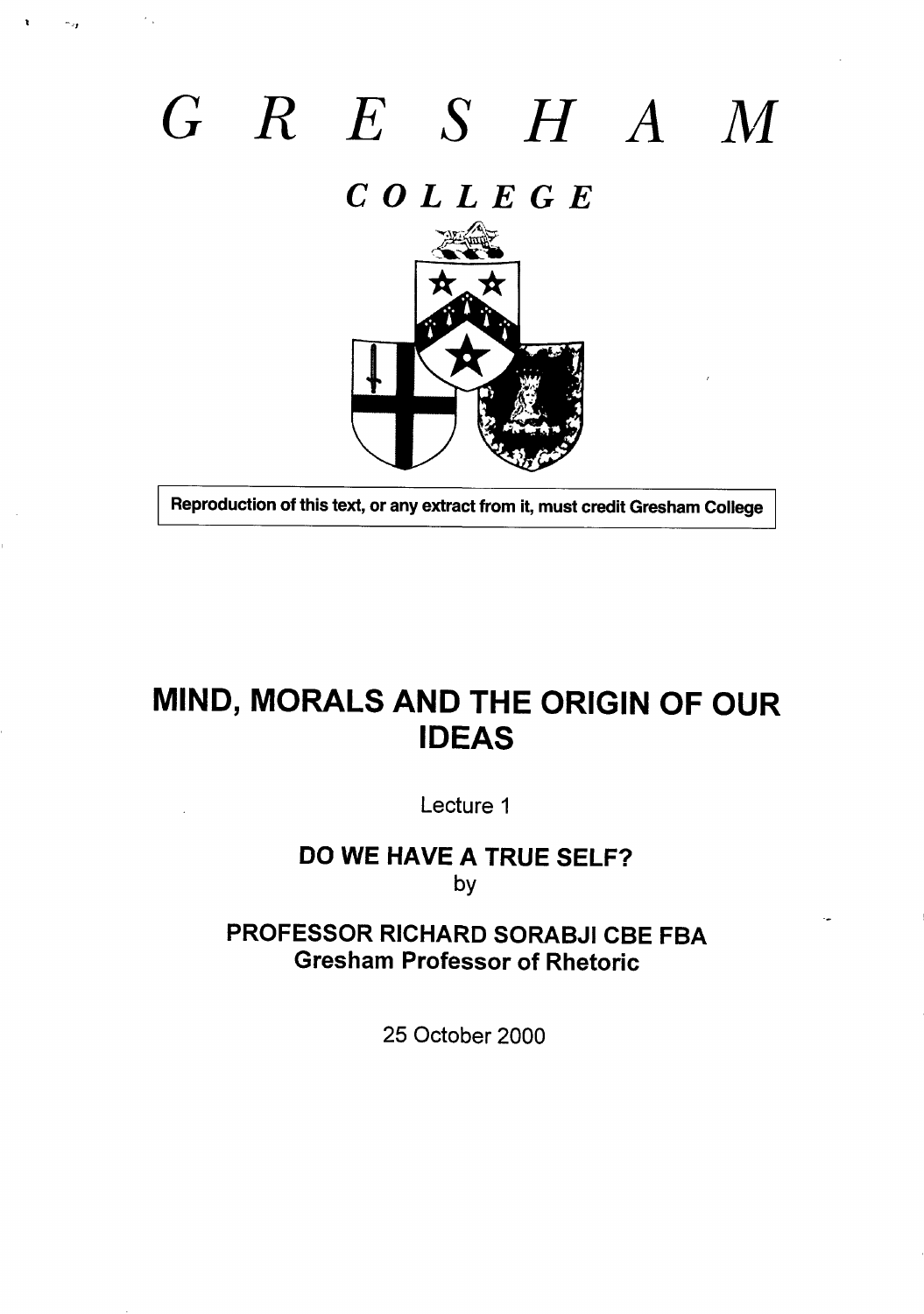#### **MIND, MORALS AND THE ORIGINS OF OUR IDEAS:**

#### **DO WE HAVE A TRUE SELF?**

#### **Professor Richard Sorabji CBE FBA**

I am honoured not only at being invited to be the Gresham Professor of Rhetoric , but also because this is the first time in over 400 years that the Gresham Chair of Rhetoric has been devoted to Philosophy. Philosophy and Rhetoric have had various relations over the centuries. Plato in the 4th century BC was opposed to Rhetoric, but his pupil Aristotle wrote a treatise about how Rhetoric should be conducted. In the time of imperial Rome, Rhetoric was the popular subject studied by the sons of the middleclass who wanted to get on in the world. Philosophy was a minority subject to which one might progress after studying Rhetoric. I should like to tell you of one ancient university where the archaeologist's spade has, I believe, brought to light the relations between Rhetoric and Philosophy.

Apamea was the site of this ancient university. It is located in a beautiful valley in Syria, and it is where, around 300 AD, the philosopher Iamblichus taught Philosophy. The archaeologists have unearthed a mosaic showing Socrates teaching his colleagues. We know the mosaic is of Socrates, because the name "Socrates" is written in the mosaic. Next to this mosaic was found another, showing a lady taking off her clothes. The archaeologists interpreted this as also advertising the Philosophy school. It showed, they suggested, Philosophy removing the robe of the body in orde to reveal the soul. But, when they asked me to comment, it did not look to me like the soul that the comely lady was revealing. Moreover she was Iabelled not "Philosophy" , but "Cassiopeia", and she was being crowned, while the sea-God Poseidon stood beside her. Other figures in the mosaic were Iabelled "Persuasion " and "Judgment ". It became clear to me that this was the mosaic not of the Philosophy Department, but of the Rhetoric Department. Students of Rhetoric used to be trained by telling them to take a story from mythology and argue that the verdict in the story should have gone the other way. In the original story Cassiopeia was not crowned, but was disqualified in the beauty contest by Poseidon, who was angry that she had challenged his sea nymphs. Here in the mosaic, however, Poseidon was standing happily beside her, while Judgment and Persuasion were approving her coronation. This was evidently the mosaic of the Rhetoric Department, and the message was, "If you come to us you will learn Persuasion and be able to show that any verdict should be reversed. "

It seems to me appropriate that Rhetoric and Philosophy had rooms next door to each other, and were studied and taught to some extent by the same people in 300 AD.

In this inaugural lecture I want to talk about the self. I should like to know how many of you feel that you have a self, or a true self? This is taken for granted in Continental Philosophy, but in the kind of Philosophy done in the English-speaking countries, Analytic Philosophy, it is very widely doubted. I think this is because the conceptions of self employed in the 17th and 18th centuries were so thin that people have felt they were valueless. Descartes was certain of one thing: "1 exist". But he could not be certain that a Frenchman existed, educated at La Fleche and called Descartes. In order to retain certainty, he had to keep his conception of "l" very thin. It might have no history at all, for all he could know, but exist only long enough to entertain the thought, "I exist". John Locke thought of the self as tied together by memory alone. It is not surprising that when Hume looked inwards, he claimed to find only individual perceptions and no self in addition. After him, Kant thought we must decide how it is right to act by reference to what a rational being would do, not a German, nor a man or a woman -that would introduce bias- but just a rational being. Again the concept is very thin.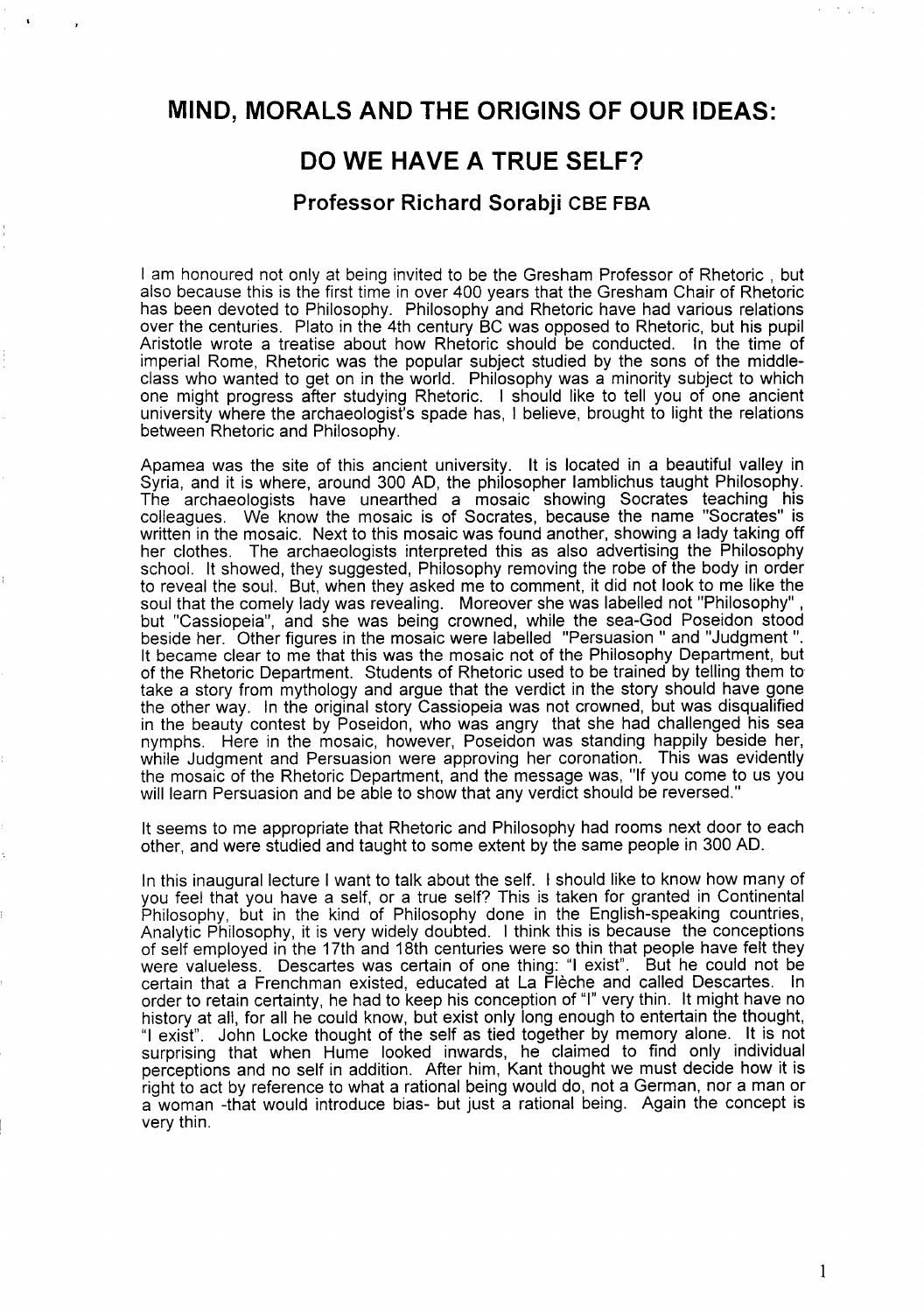Leading philosophers who have denied there is such a thing as self in the 20th century include Wittgenstein, Elizabeth Anscombe, Tony Kenny, Derek Parfit and Daniel ' Dennett. Kenny has suggested that the idea is the product of a grammatical mistake. We talk of my house and myself, so we assume the self is as much a thing as the house, But I think this cannot be the reason. English has been used for Philosophy only in the last few centuries. For far longer Philosophy was done in Greek or Latin and there have been many other languages. The supposed grammatical mistake would not arise in these languages, and yet philosophers from Plato on have been trying to articulate ideas of self. They have not had a word like the English word "self", but have used a variety of pronouns and other expressions. To speak very roughly, when I talk of self, I am speaking of a locus of what is important in me, but since different things are impotiant for different purposes, many different things can be identified with the self.

.

The sceptics ask whether everything could not be put without mention of selfhood, by talking about persons or humans or aspects of them, or by using the reflexive "myself!. But we shall see that on the contrary people want to say more than this, for example sometimes to pick out an aspect and say of it "this is me."

The self is not necessarily the same as the soul or the mind. Sometimes it is taken to include the body as well, sometimes to include only some part of the soul or mind. What counts as self varies according to different purposes. But even for a single purpose the conception of self can vary. It can vary, we shall see, even within a single sentence, because sometimes we talk of a self acting on a self, and there may be different kinds of self referred to in each part of the sentence.

Daniel Dennett has argued that because different biographies can be written about the same person, it follows that the idea of a self is a fiction, even though it may be a useful and explanatory fiction. But I do not think this follows. Every biography might be true, or every biography false. We have to judge case by case.

I am encouraged in my view that there is such a thing as the self or selves by modern studies in the psychological development of infants. I am thinking of the work of such people as Ulrich Neisser and D.N Stern. Neisser has distinguished five concepts of self. I shall not mention them all, but for a start, the infant has to see things as looming in relation to its bodily self, so that it can avoid them. It takes massive co-ordination to correlate the changing messages about the progress of an approaching ball, the commands to manoeuvre out of its way and the messages about progress in that manoeuvring. Only a highly co-ordinated physical being can manage this, even if it does not need a full concept of self in order to assess the movements of the ball in relation to itself. It is important that within 2 months it sees things as moving in relation to itself. It does not, like a mere voyeur, see the world as so many photographs. By 15 weeks, it sees things as within its grasp or out of reach and this must contribute to a sense of agency.

Another kind of self is the interpersonal self. Within minutes, the new-born infant is imitating gestures. Before 9 months, it can play games of shared attention. After 9 months, it can see itself as the target of another's attention. I have seen a grandchild interested by a novel sound, look at me before deciding how to react and giving rein to his pleasure only after seeing my approval. Developmental psychologists have suggested that this is important not merely for there being a self, but for the infant acquiring a sense of self.

Eventually, to skip some of Neisser's stages, we form an autobiographical concept of self, the conceptual self. The five concepts do not correspond to five different selves. Rather, one is added to another. Husserl describes the process as one of sedimentation.

2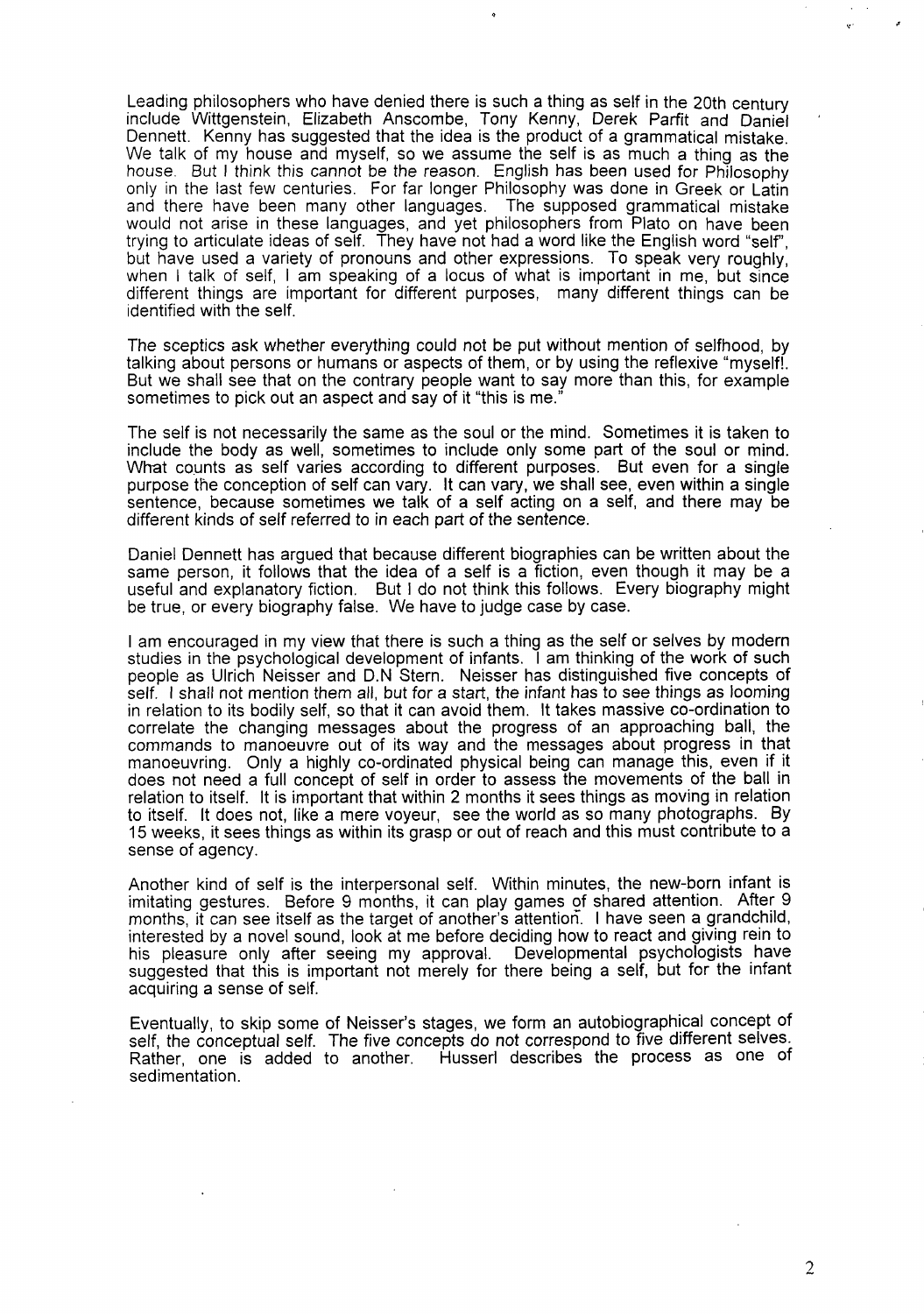With the encouragement of modern Psychology, I now turn to some of the ancient views of self, and I shall start with Plato's conception of the true self and the question whether it retains individuality. 'Plato wrote a dialogue which is not much read nowadays because for a time it was thought not to be by Plato. This is no longer the prevalent view and in any case the dialogue is full of interest. At First Alcibiades 133C, Plato suggests that the true self is the intellect. On one interpretation (though there are others), Plato warns at 130D that we need to talk not about each individual self (auto hekaston), but about the self itself (auto to auto). If this interpretation is right, Plato actually warns us not to think of the true self as something individual.

 $\cdot$   $\cdot$   $\cdot$ 

L

Plato also introduces the phrase "the inner man". In Republic Book Nine, he describes a human being as containing within three parts: an inner man, a lion and a many-headed beast, corresponding to the three parts of the soul, rational, aggressive and appetitive. Because the rational part is described as a man, people took Plato to be saying that reason is the true self. His talk of "the inner man" is thought to have influenced St Paul and many other writers both pagan and Christian.

Plato's pupil Aristotle mentions Plato's view that the true self is intellect a number of times, for example in his *Ethics* , Book 10 , chapter seven. But I believe he does not endorse it because he does not think that there will ever be a time after death when Socrates can be all intellect without having to eat. In chapter eight , Aristotle concludes that human happiness has to include a social as well as an intellectual element.

600 years after Plato and Aristotle around 250 AD, Plotinus, whom we regard as the founder of Neoplatonism, wrestled with Plato's concept of the true self as intellect. The self as conceived by Plotinus has been described as a moving spotlight of consciousness. There is more than one self for Plotinus. The characteristic one is our faculty of step by step reasoning. But there is a lower self concerned with the body and a higher self, the intellect of the soul, which continuously contemplates the world of Platonic Forms, although we are seldom conscious of that self. Plotinus is a philosopher of the unconscious. Moreover he says that we, whoever we are, can direct the middle self so that it becomes the higher or lower one. Thus the person can act on the self and make it become a different self. Already there is a plurality of selves and he suggests that there further intermediate ones that we can try to live up to in turn.

Plotinus is worried what would make us all distinct from each other after death, if we succeed in becoming disembodied intellects contemplating the Platonic Forms, for our intellects would then all have the same thought content - the world of Forms. How then would we retain our individuality? Plotinus' best answer is an analogy. He compares a theorem which is distinct from the other theorems in a science , but which cannot be fully understood without taking into into account its relation to all the other propositions in the system. The theorem remains distinct, however, because one item in the system can be more prominent (protetaktai) than another. Some philosophers are more satisfied than others with analogies. I confess that I am not entirely satisfied, but at least Plotinus is wrestling with the problem of individuality. Moreover he supplies the background to one of the great controversies of the Middle Ages.

Plotinus says , and a later Greek philosopher of the fourth century AD, Themistius, repeats, that the problem of distinctness is even harder for intellects than for souls. In the thirteenth century, Thomas Aquinas read a translation of Themistius and was satisfied that he nonetheless allowed that there will be after a death a plurality of distinct human intellects. Thomas regarded the intellectual part of the human soul as the immortal part and he was able to use Themistius' view in the great controvers against the Islamic philosopher Averroes. Averroes denied human individual immortality, on the ground that intellects are all one and not distinct individuals. What 1 am saying is that this famous controversy on the individuality of the human intellect did not arise out of the blue in the 13th century. The seeds of the problem were sown by Plato 1600 years earlier: Plotinus struggled with it and we can see how the opposite opinions of Themistius and Averroes might both be argued for, because it is not clear right off how the intellect, as true self, can remain an individual.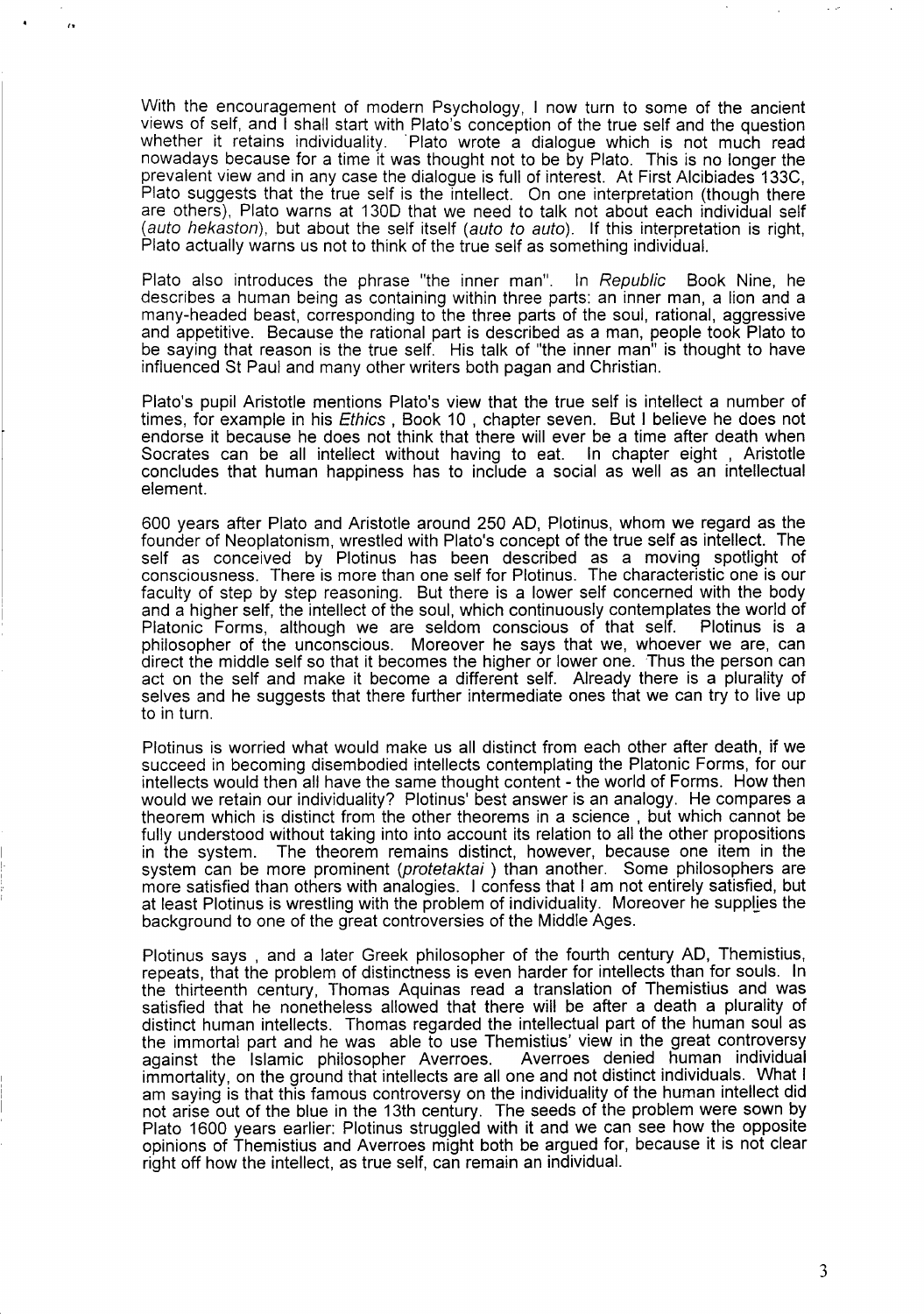My first example of an ancient concept of self, Plato's intellect as true self, has taken us over a period of 1600 years. But my other examples are almost all drawn from the first centuries BC and AD, a time of intellectual ferment in ideas.

The Stoics held the humane view that justice is owed to all mankind, slaves and foreigners included. They argued that such an attitude is natural on the basis of the natural attachment to itself of the new born animal or infant. It is natural to extend this attachment to one's dear ones. Parents extend it to children, and it would be natural, which is not say that it is easy, to extend it to all mankind. In this theory, the new born animal or infant is attached to its bodily self. But over time its constitution changes. At age 14, on this Stoic view, the human becomes rational and has a new constitution. So Seneca in the first century AD asks in his Letter 121 whether the attachment is to the transient constitution or to the lifelong self. He replies that it is to the lifelong self. A little later in the first century, another Stoic, Hierocles, distinguishes the self that feels attachment from the self to which it is attached. The self that feels attachment (hekastos , autos tis) is the mind (dianoia ) and it is envisaged as being the sizeless centre point of a set of concentric circles. The body for which attachment is felt is seen as the first circle outside this point. So here we have a clear statement of the idea that the body belongs to the external world. The next circles out beyond the body represent one's closest relatives , one's friends , one's fellow citizens , and foreigners. Hierocles' point is that one should draw the circles inwards, extending the attachment one feels for one's body to relatives, that for relatives to friends, that for friends to fellow-citizens and that for fellow-citizens to foreigners.

Another philosopher of the first century AD was the Platonist, Plutarch. In his treatise On Tranquillity, he says that for our own tranquillity we should use our memory to weave the story of our life. Otherwise we shall be like the people in the so-called "growing argument" who have no continuous self. The various versions of the "growing argument" maintained that that a new creature is produced every time that growth occurs. We shall also be like the man portrayed in Hades as plaiting a rope. As he plaits it, he throws it over his shoulder and does not notice that a donkey is eating it up as fast as he plaits it. We must weave into the picture the bad parts as well as the good in our life. A tapestry requires dark spots as well as bright ones. But we must not wallow in the bad parts like the beetles in the place called "death to beetles".

What Plutarch seems to be describing here is a self that does not pre-exist, but that we can create by the process of autobiographical weaving. But there are difficulties. One question is: who does the weaving, if there are the only discontinuous selves? Daniel Dennett faces a similar difficulty for his view that there is no unitary self. The brain, In his view, is like an ant heap in which each individual ant does its own job. This gives the appearance that the ant heap is a unitary organism, but in fact there are only the individual ants. In the human case, stories can be told which give a fictitious unity to the person. The question Dennett faces is: who tells the stories, if there are only individual ants or modules? But Dennett is unembarrassed. He replies that any module can tell any bit of the story and a fictitiously unifying story emerges. In the same way, Plutarch would be free to say that any of the discontinuous selves can tell any bit of the story although the resulting story, unlike Dennett's, creates a real unity.  $\quad \Box$ But in the end, despite his reference to the discontinuous selves of the "growing argument", Plutarch draws back. He seems to think of the memories that are woven as genuine memories which presuppose a continuous self. Moreover, in the end he says that it is the life, not the self, that is woven.

A different light on Plutarch's belief in the importance of memory is shed by the late Russian neuropsychiatrist S Y Luria. In Man Wjth A Shattered World, Luria describes a patient who lost his memory through a bullet in the brain during the Second World War. The patient devoted the rest of his life to trying to remember who he was and recorded his efforts in a diary. It could take him a whole day to write the next word because he could only identify words by a process of trial and error. None the less, Luria comments that he found what really shattered personality in his patients was not loss of memory, but loss of the ability to pursue a forward looking project. The man with the shattered world was intensely devoted to the project of recollection and retained a very strong identity.

 $\theta_{\rm{max}}$ 多々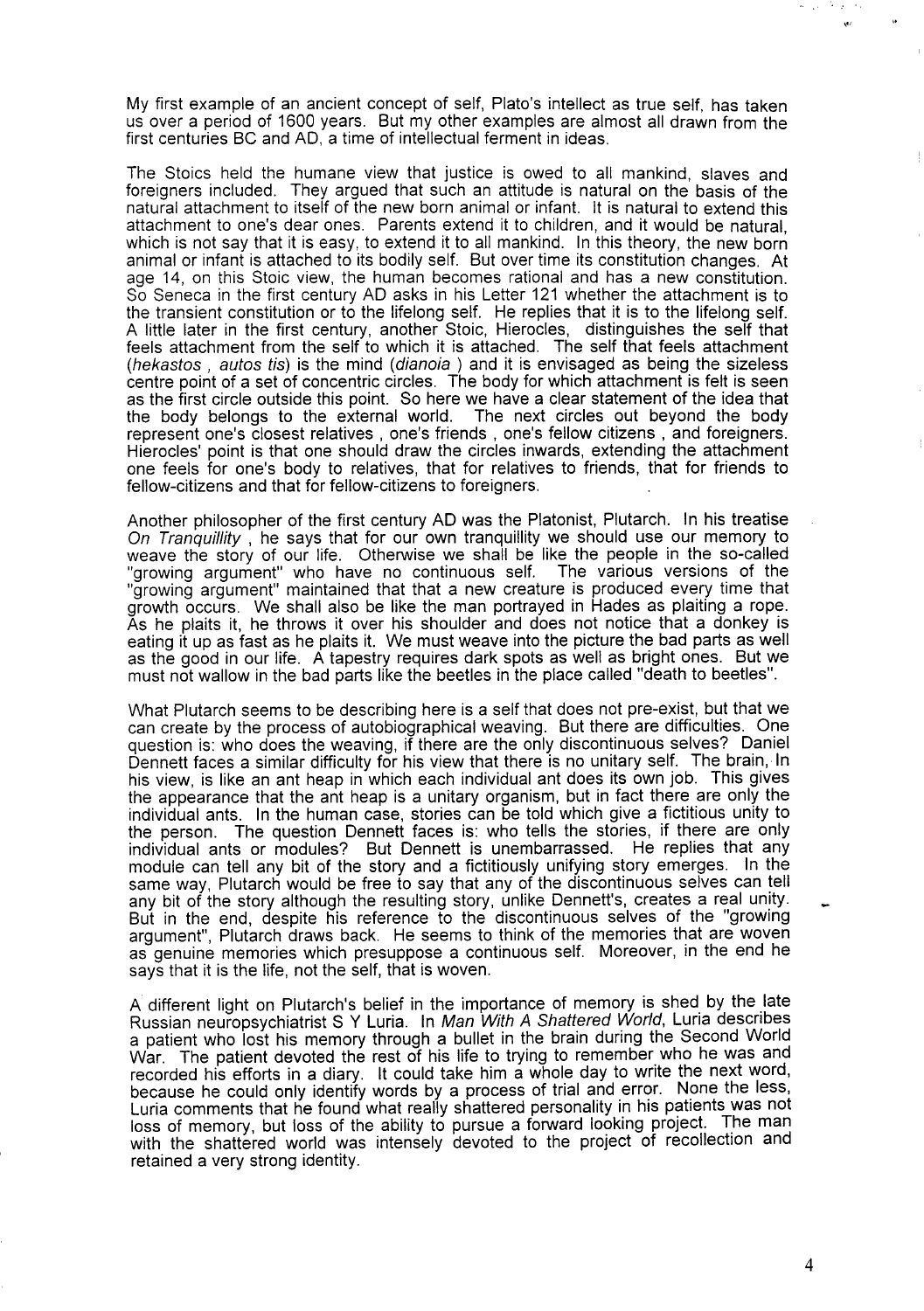Another philosopher of the first century AD was the Stoic Epictetus. Epictetus had been a slave and had had his leg broken while he was a slave. In his Discourses 1. 1. 23, Epictetus imagines a conversation with a tyrant. "1 will put you in chains." Epictetus replies, "My leg you can put in chains, but my will ( prohairesis) you cannot Put in chains." The implication is that Epictetus is his will. Once again the idea is that this is a self which can be created by acting upon the self. We know how Epictetus trained his students to create a self like this. He describes how he sends them out at dawn round the streets and then interrogates them on what they saw. "1 saw a man grieving over his lost child," reports one. If its death under the control of the will?", asks Epictetus. If not, it is not something that in the end matters, he says. Another student reports, "1 saw a consul". "IS consulship under the control of the will?", asks Epictetus. If not, it is not something that matters. It is through practising thoughts like this that Epictetus creates a self which does not include his leg, but only his will and what is under the control of his will, roughly speaking his character and rationality. This is the inviolable self which the tyrant cannot control.

.

,\*

I had the pleasure of inviting to London an American war hero who actually carried out some of Epictetus' exercises in prisoner of war camp in Vietnam. He had a lot in common with Epictetus , because his leg was broken when the Vietnamese fired on his parachute as he dropped from his crashing plane. He undement 19 occasions of physical torture, and the torturers exploited the fact that his leg was broken and giving him pain. It was very interesting to see how some of Epictetus' exercises could actually work in practice.

Epictetus has another concept of the self as conscience. He is referring to this when he says, "God entrusted you to yourself'. Once again here the two references to you correspond to two selves.

The fear of death motivates a large variety of concepts of self. There is the everlasting self of Plato's *Phaedo* and that of Christianity. Socrates is made to say in Plato's Phaedo, "you can bury me, if you can catch me". What he means is that he himself is his soul, not his body, and his soul will continue for ever. Around 300 BC, Epicurus offers the opposite consolation in the face of death. We are dispersible, just a bunch of atoms, and so need not fear or punishment after death. 550 years later, in the third century AD, Plotinus offers a different response to death again. It is a mistake to wish to prolong one's life, because the truly happy life, that of the intellect, is outside of time altogether, and does not admit of being shorter or longer, 1.5.7-9.

A fourth response to death is found in a Buddhist text written in the language of Pali initially in the second century BC. The Questions of Milinda purports to be a discussion between a Buddhist monk and a Greek King of Bactria. The Buddhist presents to King Menander (to use of the Greek form of his name) the Buddhist idea that there is no continuous self. So distress at the future cessation of our self is misguided. Moreover, since there is no continuous self, we should feel as much concern for the people we call "other" as we do for our supposed future self. Did this idea reach the Greek or Roman philosophers ? I have found it in two thinkers, now familiar, of the first century AD, Seneca and Plutarch. Why should we fear death, they ask, when we have died so many deaths already? But they do not seem to have integrated the Buddhist idea into their systems. We have already seen that Seneca believes that there is a continuous self which lasts through the whole of one's life and that Plutarch believes we have genuine memories of our former self. The Buddhist idea has, however, been independently reinvented by an English philosopher Derek Parfit, in his book Reasons and Persons. Parfit thinks we would be happier in the face of death and more moral towards our fellow human beings, if we switched our concern from a supposed future self identical with our present self and directed it instead to all those people who have suitable psychological connections with the present transient self.

The Buddhist idea of discontinuous selves was known to the Islamic philosopher Avicenna around 1100 AD. An eager pupil came up to him and said, "Master, Master, there are only momentary selves." Avicenna did not answer. "Master, **Master,**why don't you answer?" said the student. "1 will only answer the one who asked the question," said Avicenn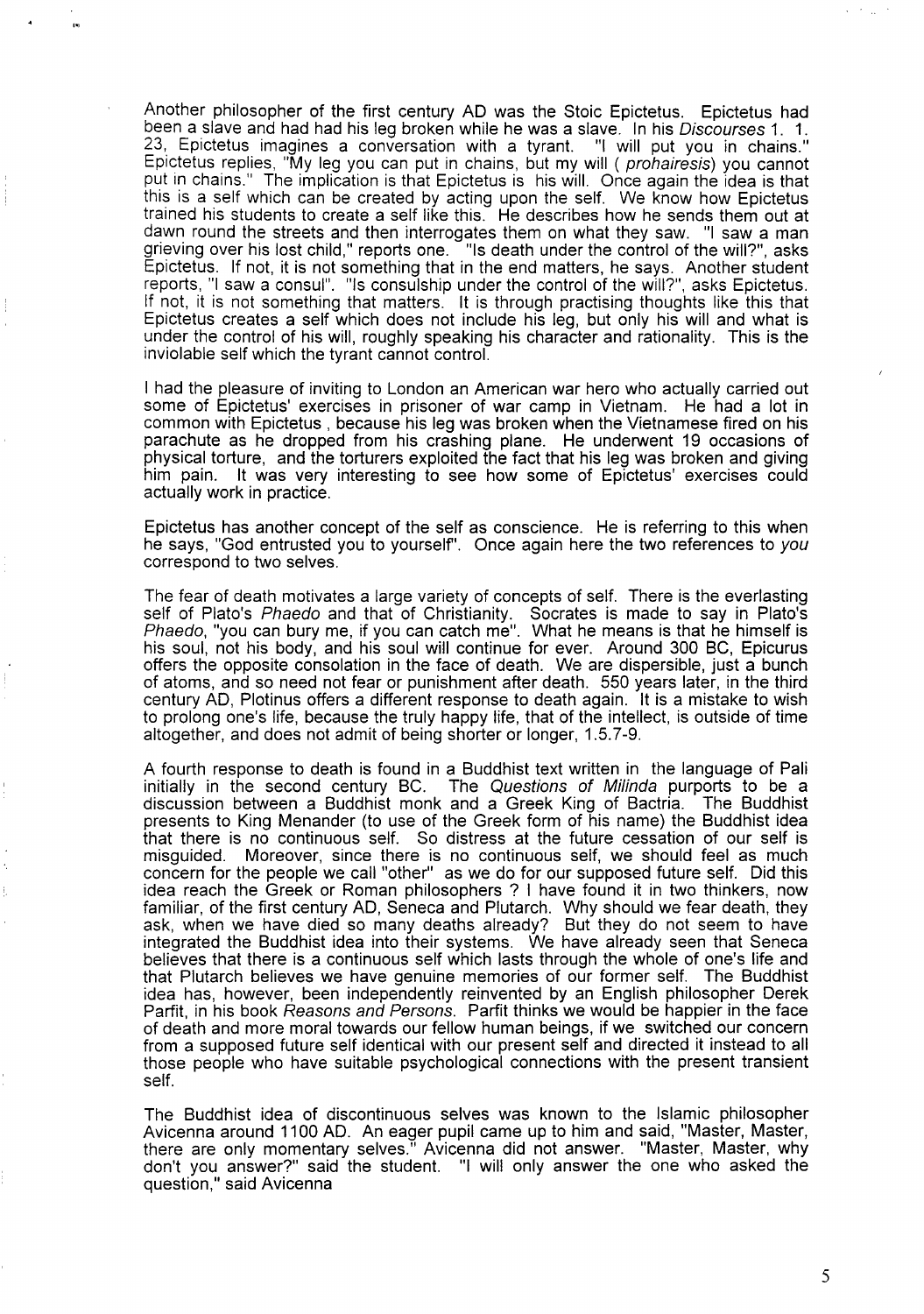My last example of an ancient concept of self comes again from the Stoics starting in the first century BC. We learn of their theory of four personae from Cicero's treatise On Duties, 1. 107 - 115. When you are considering how you ought to act, you should take into account not only your nature as a rational human being, but also your particular endowments positions and choices. For example, when Julius Caesar won the civil war, it was right for Cato to commit suicide, even though it would not have been right for anyone else in the same circumstances. It was fight for Cato to take into account his peculiar austerity, the choices he personally had made and what he stood for. This advice on how to act is the very opposite of Kant's which is so much more familiar to us. Kant tells us we should act in the way that a rational being would act. But rationality is only the first of the Stoics' four personae. I have already mentioned that Kant's conception of the moral agent as rational being is a very thin one. The Stoic concept, by contrast, is very thick, and includes the history of the individual. Moreover, the Stoic idea challenges the Kantian theory of universalisability. On the Kantian view, if it is right to do something, it would be right for anybody else to do that thing in the same circumstances. This is precisely what the Stoics deny. Of course, if there were anybody with exactly the same history as Cato, it would be right for them in the same circumstances to commit suicide. But the Stoic view makes a point which in modern times has been made by Peter Winch, that there is in fact nobody else exactly like Cato. And so it does not tell us anything informative to say that if there had been another exactly like him, that other person too would have had to commit suicide. The late Stoics are making moral decisions turn on the particularities of the individual. The Stoic Epictetus in the first century AD gives another example at Discourses 1.2.25 – 9. For a philosopher it is better to have his head cut off then his beard. For the beard was in those days the badge of the philosopher, one of his personae. Being a philosopher then involved more commitment than it does now.

I have tried to illustrate the rich variety of concepts of self available in antiquity. But were these concepts useful? I think the concept of personae for deciding on conduct is useful. The idea of a woven self would be useful in those cases were it could promote tranquility, even though the idea of an inviolable self might only be useful in the extreme circumstances of the prison camp. The idea of an everlasting self is not so much useful as, in my view desirable, if only it were true. Do these concepts of self in fact correspond to reality? I think the personae are real, and a woven self or an inviolable self can be made to come into existence. But where the ancients struggled with pronouns, do we have to use the concept of self? Or could we not rather talk of persons, or humans, or of aspects of them? I think that would miss the point. Epictetus is not saying to the tyrant that he cannot chain the person or the human: - of course he can. Nor is he making the obvious point that there is an aspect that cannot be chained. He wants to add that that aspect is his actual self. Similarly with the everlasting self, what some people hope for is not merely that some human or other, or that some aspect of a human, will be everlasting, but that that human or aspect will be themselves, and perhaps even regardless of whether it has human, rather than angelic, form. Similarly with the woven person: what they want to weave and make tranquil is not some person or other, or aspect of a person, but themselves.

There are many other issues which I have not touched. The differentiation of individuals is problematic not only in the extreme case I mentioned of disembodied intellects, but also in ordinary life. The ancients had much to say about this and also about the persistence of one and the same individual over time. perhaps the most discussed issue in recent Analytic Philosophy. The Stoics discussed also with their opponents their belief that history will repeat itself exactly and this lecture will be given again many millions of years from now with the same people present, but no memory of having heard it before. Will the people really be the same, if the time is not the same? The issue was discussed chiefly in terms of whether the people's Aristotelian form could be the same after an interruption, a subject which Aristotle had initiated in Book 5 of his Physics.

 $\sim$  $\tilde{\chi}$  ,  $\tilde{\chi}$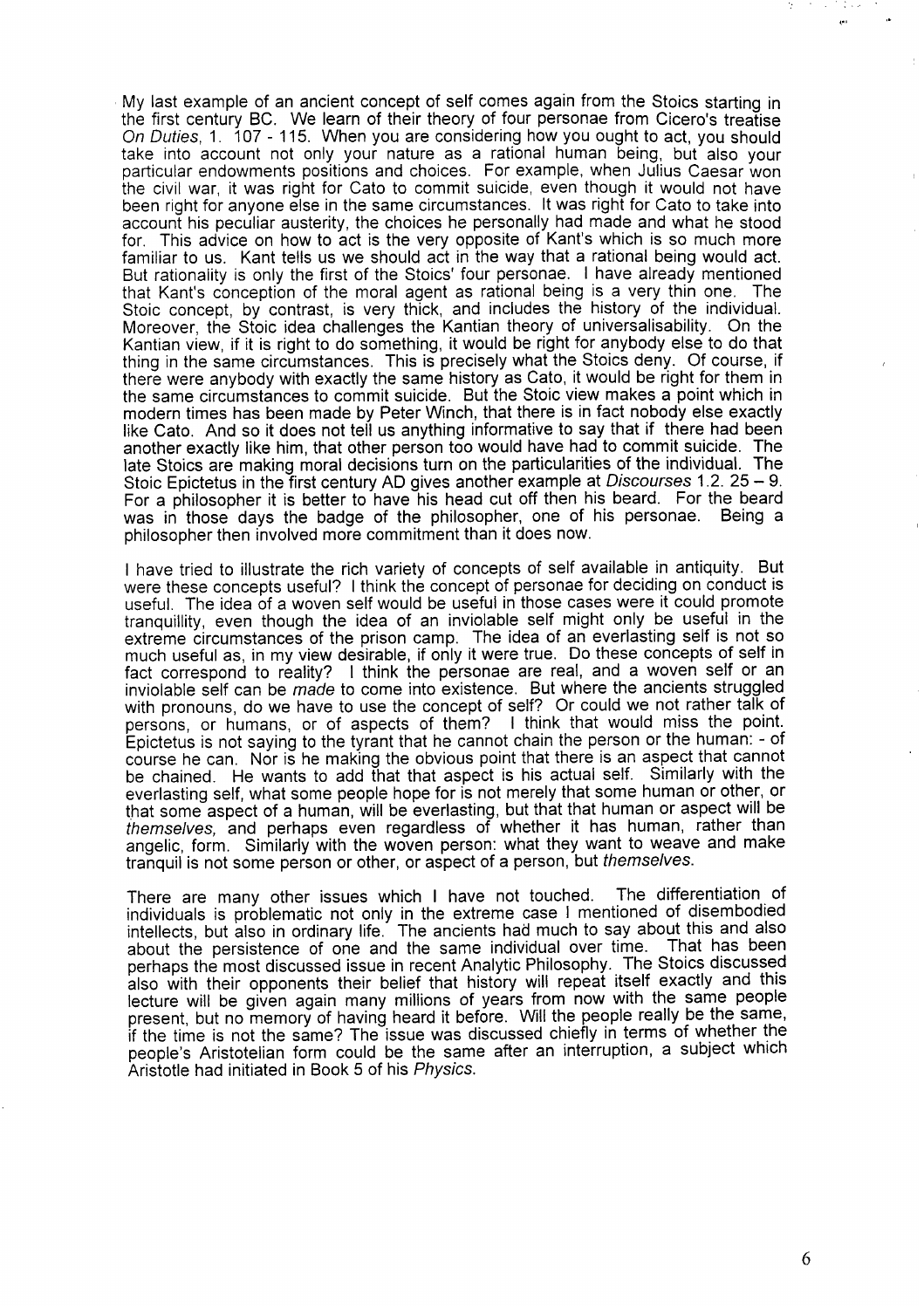Most Christians took a different tack in discussing their belief that we will be resurrected. It is some of the same matter, not the same form, that will be required if the very same people as are present here are to be resurrected. But the very brilliant theologian Origen in the third century AD insisted on a serious problem. We are part of a food chain. When we die, our bodies will turn into grass, which will be eaten by rabbits, and the rabbits will in turn be eaten by other humans. So how will there be enough flesh to go round for us all to be resurrected? He therefore preferred to suggest that we will be given new matter with the same form as before. The solution was clever, but unorthodox, and it raised the question why we would need organs with the same form in the very different circumstances of the resurrection.

A final and ramifying issue was the question of self-awareness. Is self-awareness even possible? It is thought to be problematic in modern Continental Philosophy, and paradoxes were raised for discussion already by Plato and Aristotle and later by the Sceptic Sextus. Also important was the question how to preserve the unity of the person. Would different faculties need to be aware of different kinds of mental activity? But if so, what would become of the unity of the person? The discussion, started by Plato and Aristotle, was strongly developed by the Neoplatonists. Can higher mental faculties be aware of the operations of lower ones? Or should we reject Aristotle's watertight compartmentalisation of faculties? Some Neoplatonists postulated a special faculty of self-awareness, the attentive faculty (prosektikon), but it remained to consider where to place it within Aristotle's compartmentalised scheme.

I shall dwell only on one aspect of the issue of self-awareness before I finish, because it will lead me back to the confirmation supplied by modern psychological studies.

The same dialogue of Plato from which I started, the First Alcibiades, says at 132 C-133 C that one can know oneself better by seeing one self reflected in another. This idea of knowing self through other influenced Aristotle in his Ethics, Book 9, chapter 9, and the work from the Aristotelian school, the *Magna Moralia,* Book 2, chapter 15. Both works conclude that the resulting self-knowledge is part of the value of friendship. The idea that one knows oneself through the other is widespread in modern Continental Philosophy , but has not been very much noticed in Analytic Philosophy.

Another example of knowing self through other is supplied by the Stoic Hierocles of the first century AD in his E/ements of Ethjcs COI.**3,** lines 39-45. Hierocles is discussing again the newborn animal's attachment to itself and he asks how the chicken knows that the large donkey close by is perfectly safe, whereas the small hawk in the far distance is very dangerous. As my colleague, Brad Inwood has pointed out, the chicken's knowledge of its own person depends on its knowledge of the other, in this example of the hawk, although it does not have to think of the hawk as possessing a mind.

These insights are again confirmed by modern Developmental Psychology. At six weeks, the infant sees its carer as responding to it. And we have already noticed the many other ways in which it sees the world in relational terms as relating to itself. Once again, the insights of antiquity are confirmed by modern science.

I have tried to bring out the richness, variety, and in some cases the value, of the ancient philosophical concepts of self. I believe that it does make sense to talk of a self, that it makes sense in more than one way, and that it would be impoverishing to follow Hume in attempting to discard all notion of self. I wonder how many of you now consider that you do have a self or selves.

@ Richard Sorabji